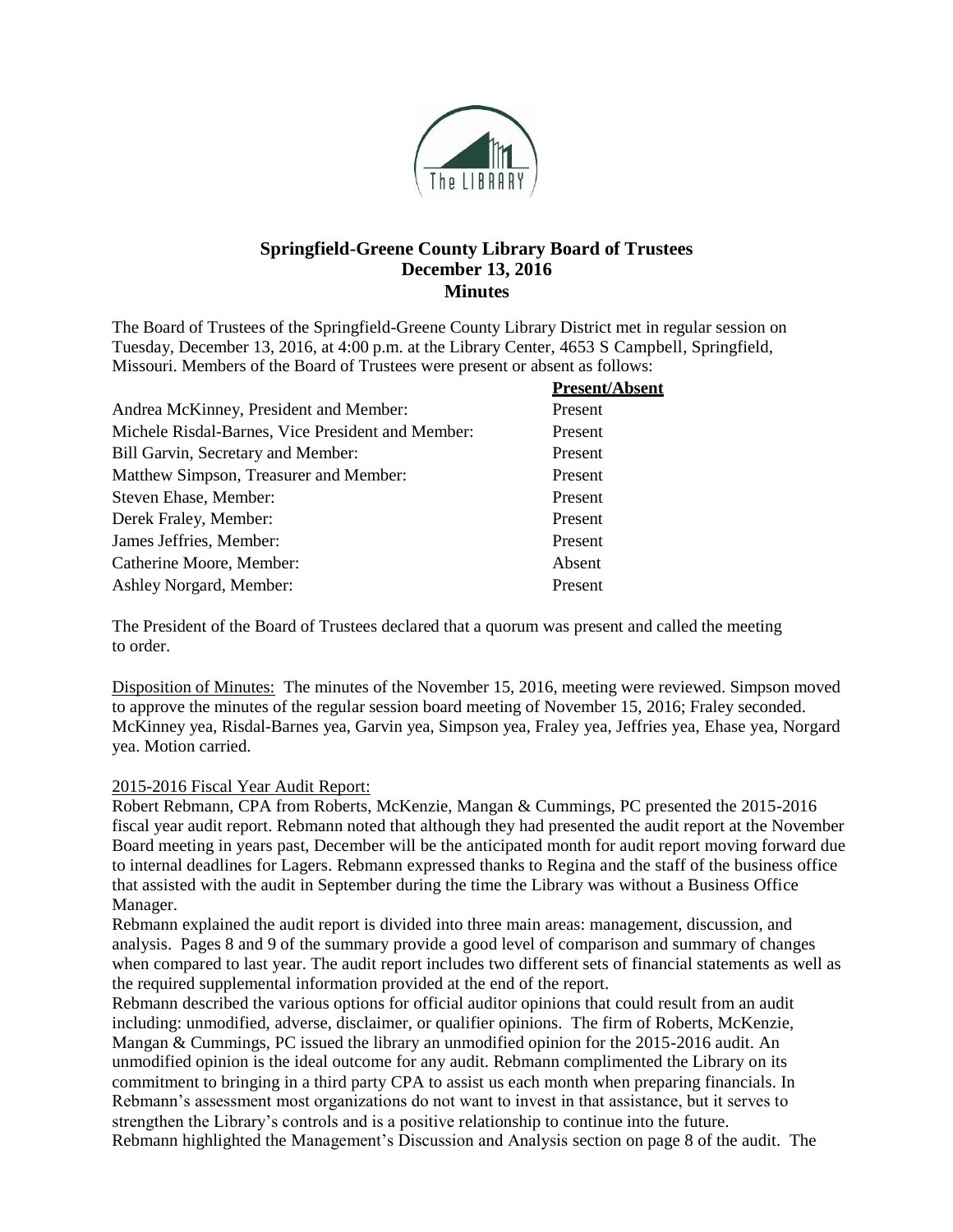pension information for 2016 is very different from the 2015 pension information. This dramatic difference is due to the new GASB regulations for reporting pension information to the public. Last year was the first time this information was required. Through last year's reporting process, it was revealed that the Lagers Retirement System was behind the accounting standard as they were using old actuary schedules and outdated mortality tables. Lagers updated their schedules and tables and the resulting data is more accurate. Unfortunately, analysis revealed Lagers is underfunded like so many other pension plans. Instead of the net pension asset reported in the previous year, for 2015-2016 we have a net pension liability. This is an issue to track from year to year. Rebmann cautioned that is could become a budget issue if we are required to contribute more to the plan in future years. Much of this cost relies upon investment markets. Rebmann reported the Library is in a strong financial position.

#### Standing Committees:

Finance and Personnel Committee: Fraley reported for the Finance-Personnel Committee that met immediately preceding this board meeting.

Fraley asked Davis to give an explanation of the faulty formula reported by Davis during the Finance and Personnel Committee meeting. Davis reported that while examining November 2016 financials, she was spot checking the formulas that make the rows add up etc. and found the YTD column figures to be incorrect. Davis went through the financial software and examined the formula that is used to build the columns. The formula was originally built to look at every incurred expense for this fiscal year through June of 2017. That formula doesn't work, because the running YTD total should just be figuring through the end of the previous month not extending out the rest of the year. The faulty formula allowed for the inclusion of expenses for the current month as well. In short, Davis fixed the formula for FY 2017. This required going back and redoing the monthly summaries for August, September and October. The revised monthly summaries are now presented alongside the original monthly summaries for transparency in our master records. This error did not affect the monthly column at all.

Fraley reported that a tax check is anticipated to arrive this week and is estimated at \$1.2 million dollars. We are expecting two checks in January. Revenue from fines was a bit behind this time last year. Lack of Consortium payments is a timing issue. The bulk of our anticipated state aid is still being withheld by the Governor at this point, and it is unclear if we will ever receive those withheld funds. On the expense side, personnel expenditures are under budget and there were no worker's compensation expenses during November. Operating and maintenance expenses are on target. Minor equipment expenses are over budget due to the inclusion of some Brentwood renovation expenses. Charges and services expenses are up due to our annual payment of property taxes due on the Republic branch and the Panera Bread space at the Library Station. Telephone expenses have not yet been offset by an e-rate reimbursement. The addition of new meeting room reservation software increased the software subscriptions line item. Fraley pointed out that nothing has been spent in the furniture, fixtures and equipment (FF&E) category yet this year, and there were no discretionary category expenditures during November. Fraley praised Cooper and the administrative team on a job well done managing the budget this year.

Buildings and Grounds Committee: James Jeffries reported for the Buildings and Grounds Committee. The Buildings and Grounds Committee met on December 6 and toured the Schweitzer Brentwood Branch under renovation. Jeffries reported that everything looked great so far with big changes still occurring daily. Cooper shared an update on recent renovation developments. Cooper reported that the "punch list" was reviewed yesterday, and we anticipate receiving our occupancy certificate on Friday, December 16, 2016. The millwork is causing our only delays at this point. Shaw Carpet installed the wrong flooring in the staff breakroom, circulation workroom and connecting hallways. The material currently installed features raised bumps throughout which will make the routine use of book trucks problematic. Shaw Carpet will be replacing that flooring with the flooring we originally specified at no additional cost to the Library. We are not certain on the timing of the replacement, but we have stressed the need to get it finished before January 3, 2016 at which time the large automated materials handling system will be installed in the circulation workroom. Next week the furniture arrives and the books will be added to the shelving. Cooper pointed to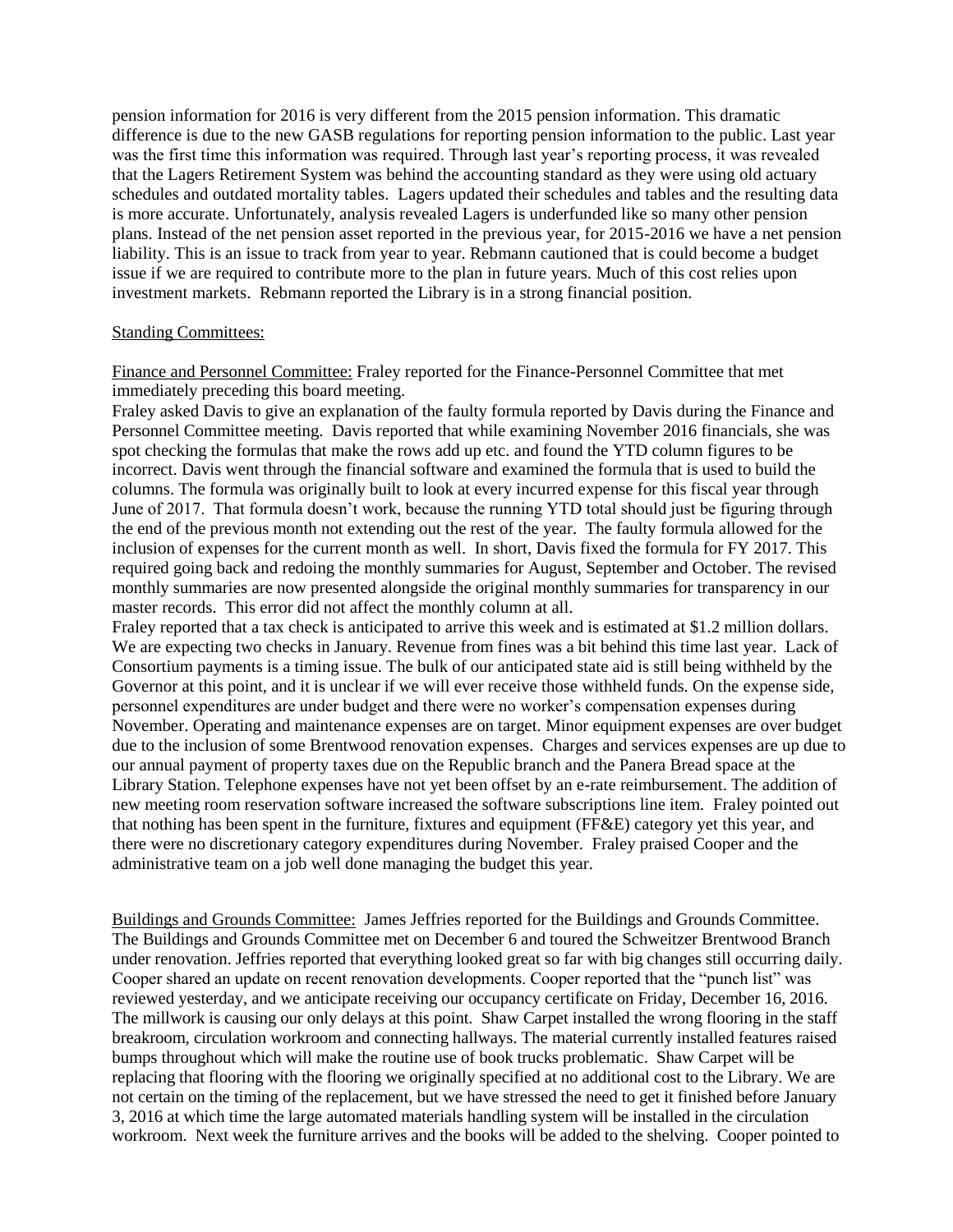the glass samples sent over from Hot Glass as examples of the decorative pieces to be suspended from the ceiling at the Schweitzer Brentwood Branch.

Jeffries praised the sneak peek event on December 10, 2016 as a wonderful event. He thanked all those who participated, attended and helped make the event a success. Cooper was praised for her speech.

## Report of the Director:

- Cooper attended the recent Missouri Public Library Director's meeting. Secretary of State-elect Jay Ashcroft attended that meeting and spent a little over an hour listening to the library directors' concerns and issues. He seemed to understand that a better working relationship was needed between his office and Missouri's libraries. He gave all of the directors in attendance a business card with his cell phone number and invited them to call him about issues. Cooper and another public library representative on the Secretary of State's Library Development Council gave him business cards and let him know they are available to provide him any information or help that he or his office needs.
- Cooper reported new Schweitzer Brentwood branch manager, Jeana Gockley comes to us from McDonald County Library District where she was previously the director. Jeana attended the December 10 sneak preview at Schweitzer Brentwood for donors and staff. Heather Cottle-Dillon, who previously worked as a reference librarian at the Library Center, has been selected as the reference department manager for the new Schweitzer Brentwood Branch.
- The Missouri Humanities Council is providing \$66,300 for a traveling exhibit, Over There: Missouri & the Great War. Our Friends group will provide \$18,000 and an anonymous donor will provide \$2,000 for the project. The Local History and Genealogy staff and Community Relations designers will create the exhibit, which features seven panels and a digital monument map. After touring, the exhibit will remain the property of the Library.
- On December 7, Building & Grounds Director Leland Blatter visited the Landmarks Board and received their verbal approval to proceed with the cement pour vs. limestone replacement of the Midtown Carnegie south steps project. Official written notice should arrive soon. This should save the Library several thousand dollars. As our next step, Leland will prepare a building permit application and arrange for estimates.
- The Public Building Corporation of the Springfield-Greene County Library District held its annual board of directors meeting on December 8. They voted to invest the maturing certificate in a three year term with a threshold of 1.45 percent or higher.
- At the December 8 meeting of the Community Leadership Forum, the members reached a consensus to lobby the 2017 legislature to do awaywith prevailing wage for public projects. This would save about 20 percent to 30 percent in costs on any future building projects.
- Cooper introduced the board to Katie Hopkins, our new Adult Program Coordinator for the Library District. Katie has been working in the Reference Department at Brentwood and temporary Brentwood. She has experience in programming for Brentwood and some districtwide programming. Cooper expressed thanks to Eva Pelkey for serving as the Adult Programming Committee Chair as a great stop-gap measure until an adult programming coordinator could be hired. Katie will also be implementing the new meeting room reservation system coming in January 2017. This was perfect timing with Gail Gourley's recent retirement. Katie will finish her Master's in Library Science degree in May 2017.
- West Des Moines Public Library recently joined Mobius further expanding the collection available to our patrons.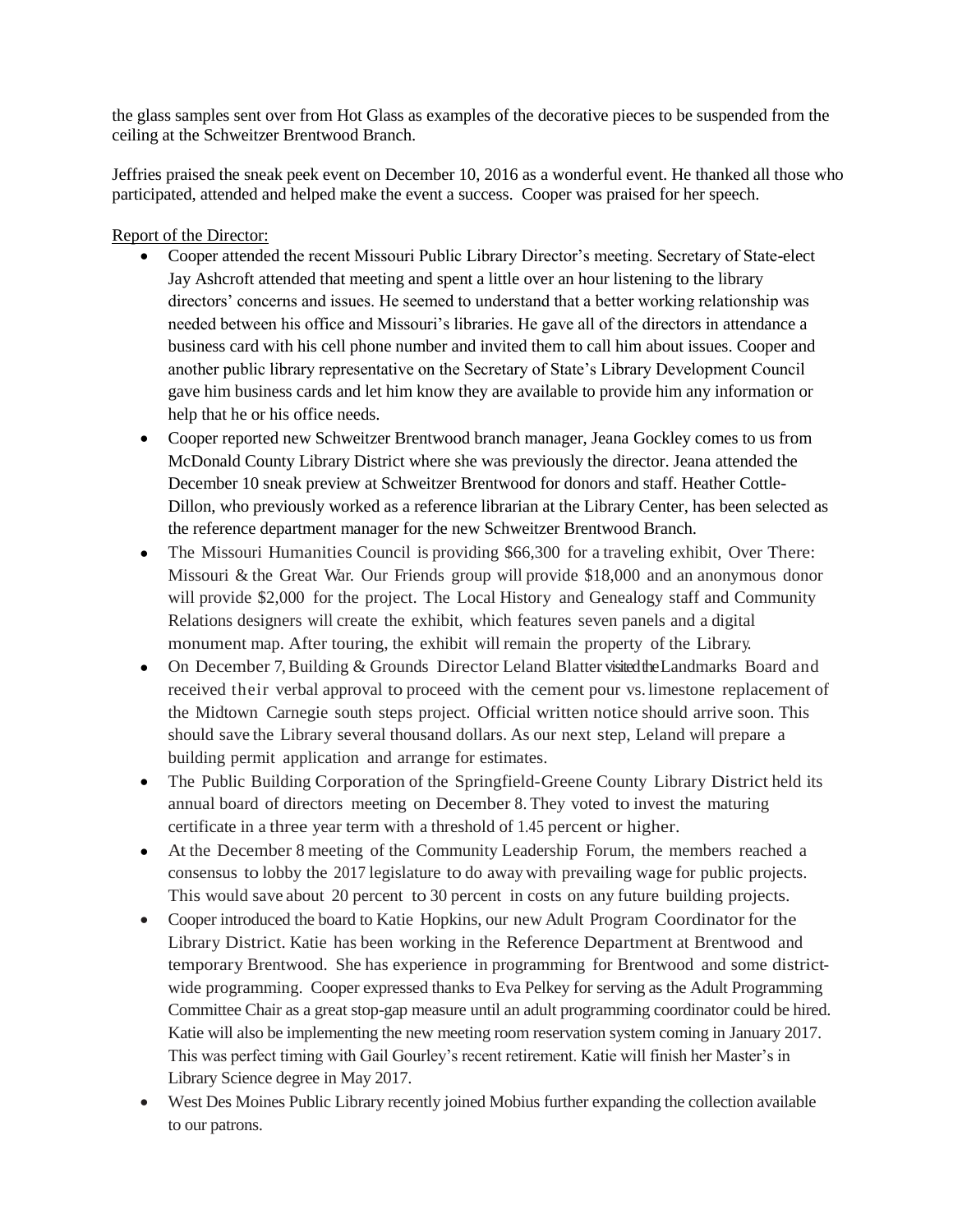- Youth Services Coordinator Nancee Dahms-Stinson has been invited to serve on YALSA's Margaret A. Edwards Award Jury, which honors an author and a specific body of his/her work for a significant contribution to young adult literature. The committee will meet virtually.
- Cooper reminded the board of the timing for the Grand Reopening Ceremony and Ribboncutting for the Schweitzer Brentwood Branch on Saturday, January 7, 2016.

#### Foundation Update:

Valerie reported that the campaign is over and officially \$2.5 million dollars has been raised. A few solicitations are still going out at this time. Valerie expressed thanks to Guaranty bank for their donation taking them over the edge. Lastly, Valerie reports that she is really pleased that Ashley Norgard is serving as the liaison between the Library Board of Trustees and the Foundation Board.

### Foundation Board Priorities:

Ashley Norgard first thanked Valerie Richardson and all members of the Foundation Board for all of their hard work during this long campaign. Everyone is so pleased with the result. Norgard shared that at the last couple of Foundation Board meetings, members of the Foundation Board has asked her to come back to the Library Board of Trustees to get a few priorities for the Foundation Board to shoot for in the future. Therefore, recommendations from this board are actively being sought at this meeting. Norgard would like the Library Board of Trustees to come to some consensus on what we as the Library Board wish for the Foundation to focus on for next few years. Norgard's recommendation is that the Foundation focuses on growing their three existing endowments. The three existing endowments include the Annie Busch Early Literacy Endowment, the Cultural Arts Endowment, and the Book Endowment. When asked what the Annie Busch Early Literacy Endowment funds, Valerie answered the Foundation has made distributions from that endowment to fund Racing-to-Read books and materials.

Richardson was asked for her recommendation and she expressed a desire to not pursue another capital campaign for a while due to potential donor fatigue. She would like to focus on growing the existing endowments through events and education about what those endowments are used for. Richardson gave an example of an upcoming author event scheduled for April 22, 2017 when the Library Foundation will host Piper Kerman, author of the book Orange Is the New Black for a signature event. Richardson expressed belief that there should be time for multiple events throughout the year; some large and some small. She also expressed the Foundation Board's desire to work on some bigger events in addition to funding smaller projects like more Wi-Fi hotspots in the northwest corner of Springfield. Lastly, Richardson would like for the Foundation to focus on building its endowments and events to match what the Friends of the Library are able to do for the library district. Likewise, Norgard expressed her desire to see the Foundation contribute the same amount as the Friends of the Library.

When asked about the total annual operating costs for the Foundation excluding her salary, Richardson estimated the annual operating costs to be \$15,000. When asked what a reasonable expectation would be for fundraising in the coming year, Richardson estimated that \$150,000 to \$200,000 in annual fundraising would be a reasonable goal to aim for. However, Richardson expressed uncertainty that could be accomplished in 2017 just after completing a large capital campaign. In January the Foundation Board will begin discussing a new fundraising plan. Norgard recommended the Library Board of Trustees pass a motion to task the Foundation Board with focusing on growing the endowments in 2017. Norgard expressed her preference for giving the Foundation Board a specific dollar amount as a goal for 2017. In Norgard's recommendation for an attainable Foundation goal would be for the Foundation to secure funds to pay for itself plus \$250,000 - \$300,000 in annual donations during 2017. Richardson countered that setting the bar so high will scare the board. Richardson suggested a goal of \$100,000 to \$150,000 for 2017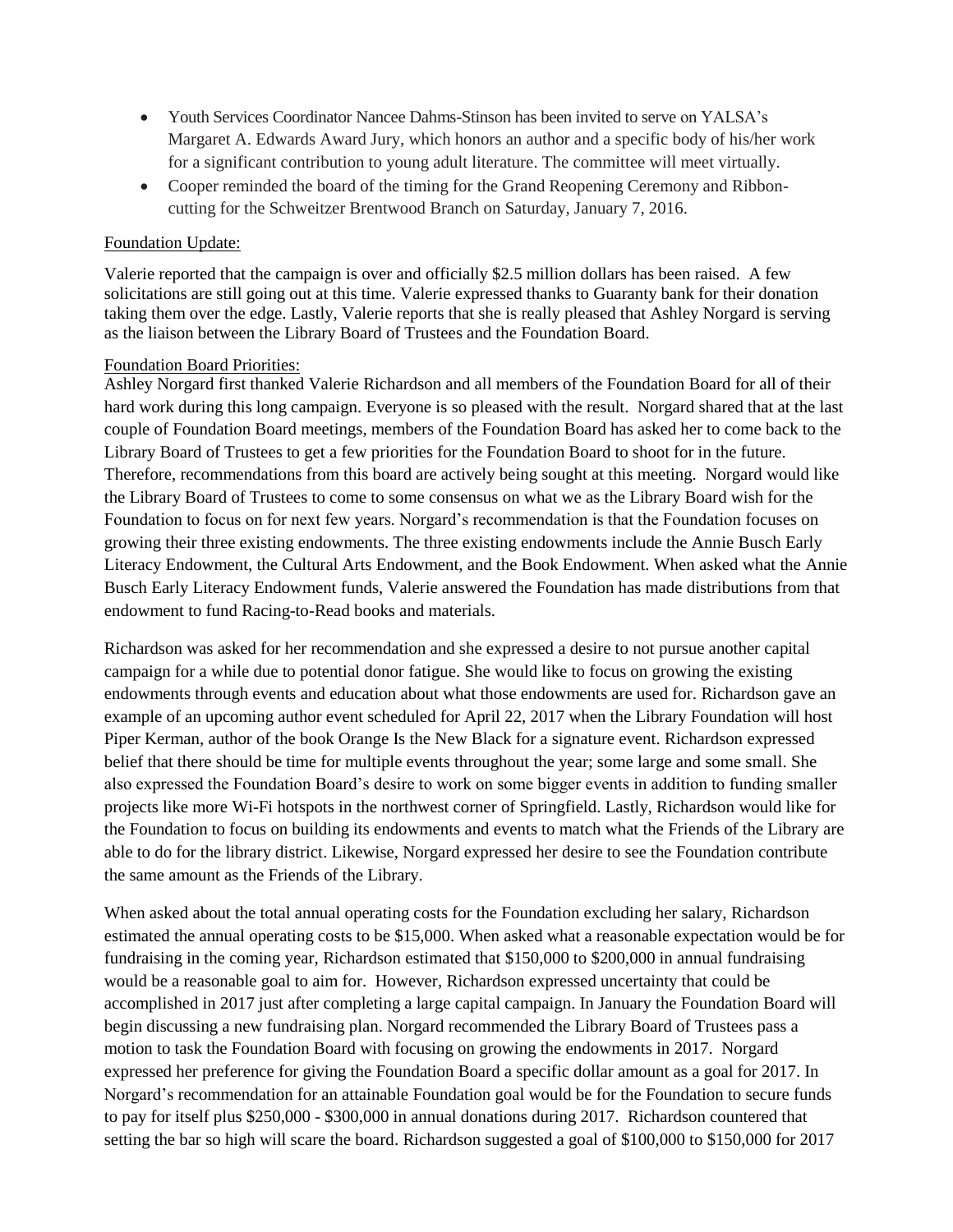and then increasing the goal in subsequent years. Norgard recapped that she understood Richardson's feeling that it would be easier to raise money when we have a target. Richardson suggested \$100,000 in funds raised during 2017 would be stretching it. Norgard countered that she would like to see more of a return this next year. Norgard expressed a continuing desire to set an aggressive goal for the Foundation to achieve in 2017 but leave the specifics of how up to the Foundation Board. Jeffries reminded the Board of Trustees that the Foundation Board hasn't been in existence long-term at this point, and he thinks it will be a building period over the next 3 to 4 years. The annual fundraising was about \$30,000 prior to the Brentwood Capital Campaign, and they will have to grow into this.

Simpson made the following motion: **I would move that in 2017 the Foundation Board focus on growing existing endowments, and developing and presenting signature events to grow a larger donor base and raise funds and donations that exceed the foundation's operating expenses and library district's salary contribution that pay for Valerie's salary and benefits.** Norgard seconded the motion. McKinney yea, Risdal-Barnes yea, Garvin yea, Simpson yea, Fraley yea, Jeffries yea, Ehase yea, Norgard yea. Motion carried.

# Board Education – Passport Services:

Kathi Woodward, Library Center Reference Department Manager gave a presentation about passport services. The Springfield-Greene County Library District began acceptance in June 2014 at the Library Center. We process new passport applications only. We began accepting and processing passport applications at the Library Station in June 2015. The Library began this program after other libraries in Missouri, including Festus and Kirkwood plus other libraries nationally had begun to offer the service. As libraries, we are able to offer better hours than the post office, and we provide a better atmosphere making it more convenient for patrons. We are always looking for ways to be relevant in the eyes of our patrons. Additional benefits include: increased traffic and income for the district. Operation set-up included reserving tables at the Library Center and Library Station, setting up a photo area with special background paint, retrofitting a workroom passport area with secured cabinet and archived files for processing, daily mailing, and deposit. Training for the agents, staff accepting passport applications, included initial training through online training with quizzes, reading the PARG Passport Agent Reference Guide, role-playing, observing, and then accepting passports with an experienced agent at first. Ongoing updates and agents' newsletter inform us of procedure updates such as not allowing glasses in photos, or Social Security numbers becoming required on the forms. All agents go through an annual recertification process including an online quiz and an in-person class.

The Springfield-Greene County Library's website includes information for the public about what is required to successfully apply for a passport and include a link to our checklist. The staff handles a high volume of phone and in-person inquiries about passports. For example, there were 624 inquiries in March. The process for executing a passport include pre-screening the applicant at the desk for needed materials, making sure all applicants are present, and insuring they have the correct payment ready. Walk-ins are always welcome and we use a wait list when necessary. It takes about twenty minutes per applicant from start to finish.

We have processed up to forty-nine passports in a single day and have found that peak season is between January and April. Both branches have been audited by the U.S. State Department, and the auditor was extremely complimentary. He said there are over 10,000 facilities, and he thinks we are